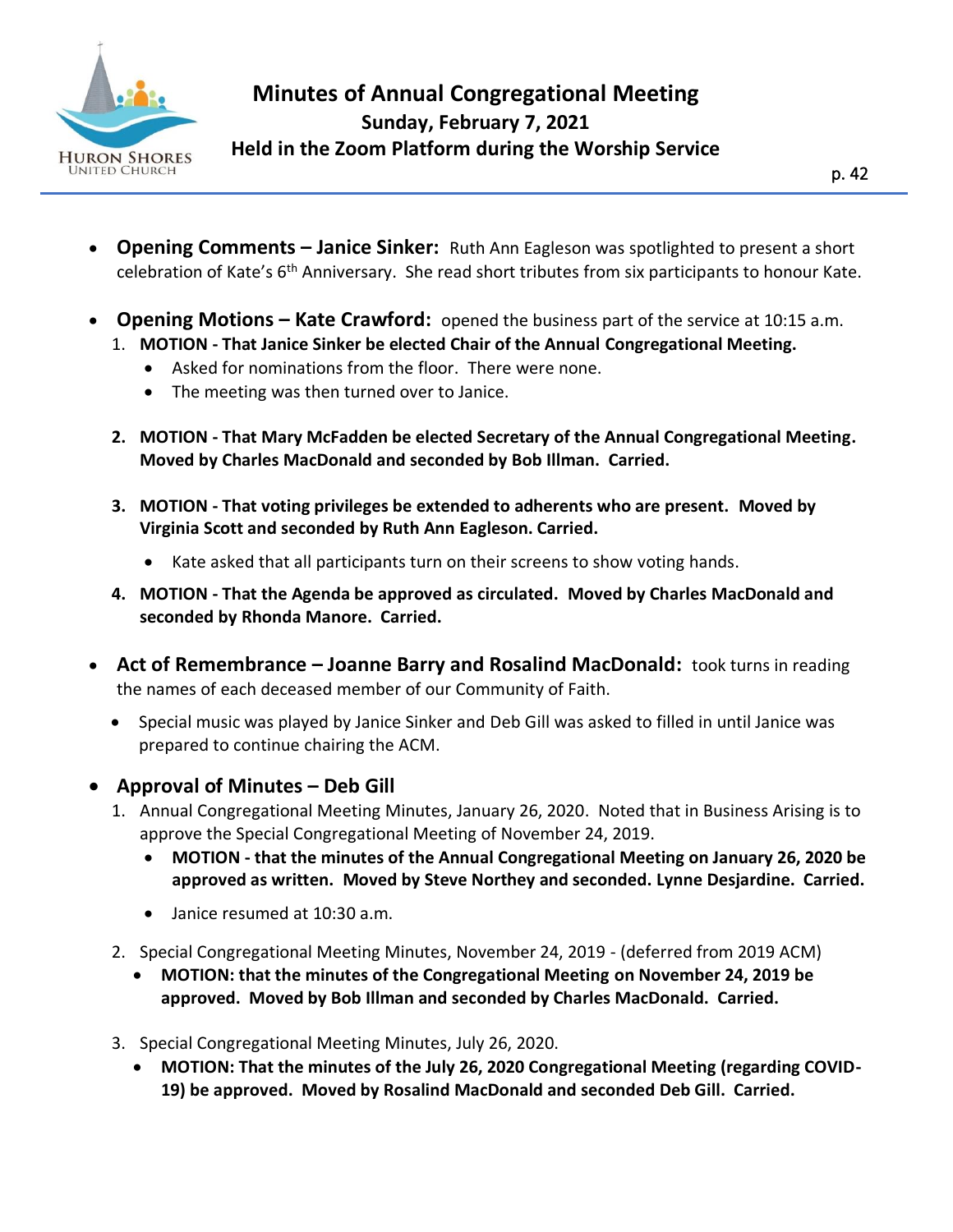- **p. 43**
- **Annual Report, 2020 – Janice Sinker:** Invited the floor to ask questions of any report with the exception of the reports that are lifted from blanket motion and discussed in the Individual Reports section.
	- **MOTION - to accept reports as printed, excluding: Financial Report, Nominating Report, Sabbatical Report and** *any other lifted reports.* **Moved by Melodie Northey and seconded by Deb Gill. Carried.**
- **Return to worship – 10:34 a.m.**
- **Meeting resumed – 11:00 a.m.**
- **Review of Individual Reports** 
	- **Finance – Bryan Beattie:** Provided a detailed commentary **(attached)** of the 2020 financial figures. Asked for comments or questions. A question was raised about the line item labelled "cost recovery" under the "Receipts". Explanation was that it is an "in-and-out" item and shows up in the "Expenditures" at the "Debt expenditures" line.
		- **MOTION - to accept Financial Reports. Moved by Bryan Beattie and seconded by Virginia Scott. Carried.**
		- **General Comments** –
		- Bryan explained that due to the uncertainty of when things might return to a more normal situation, a budget will not be presented at this Annual Meeting. The 2021 purposed budget will be prepared and presented at a Special Congregational Meeting called for that purpose in June.
		- Expressed that he was grateful to Luke Nagel for the 2020 Review and briefly explained this role. The appointment of our Reviewer for 2021 will be made when the budget is presented in June.
		- Janice thanked Bryan for all his work "at the wheel".
	- **Mission & Outreach Fund – Marian Ogilvie:** recommended to the congregation that the Mission & Service Fund target for 2021 be \$15,000. Marian expressed gratitude of the \$17,000 realized in 2020. Encouraged to continue support of the M&S Fund.
		- **MOTION - That the Mission and Service Fund target in 2021 be \$15,000. Moved by Marian Ogilvie and seconded by Lynne Desjardine. Carried.**
	- **Nominations Working Group – Lynne Desjardine:** reviewed the role of the Nominating W.G. and offered a thank you to the individuals leaving roles on Council. **Marilyn Beattie**: named newly elected individuals and continuing members.
		- **Nominations from the floor** there were none.
		- **MOTION - to accept the Nominations Working Group Report. Moved by Marilyn Beattie and seconded by Melodie Northey. Carried.**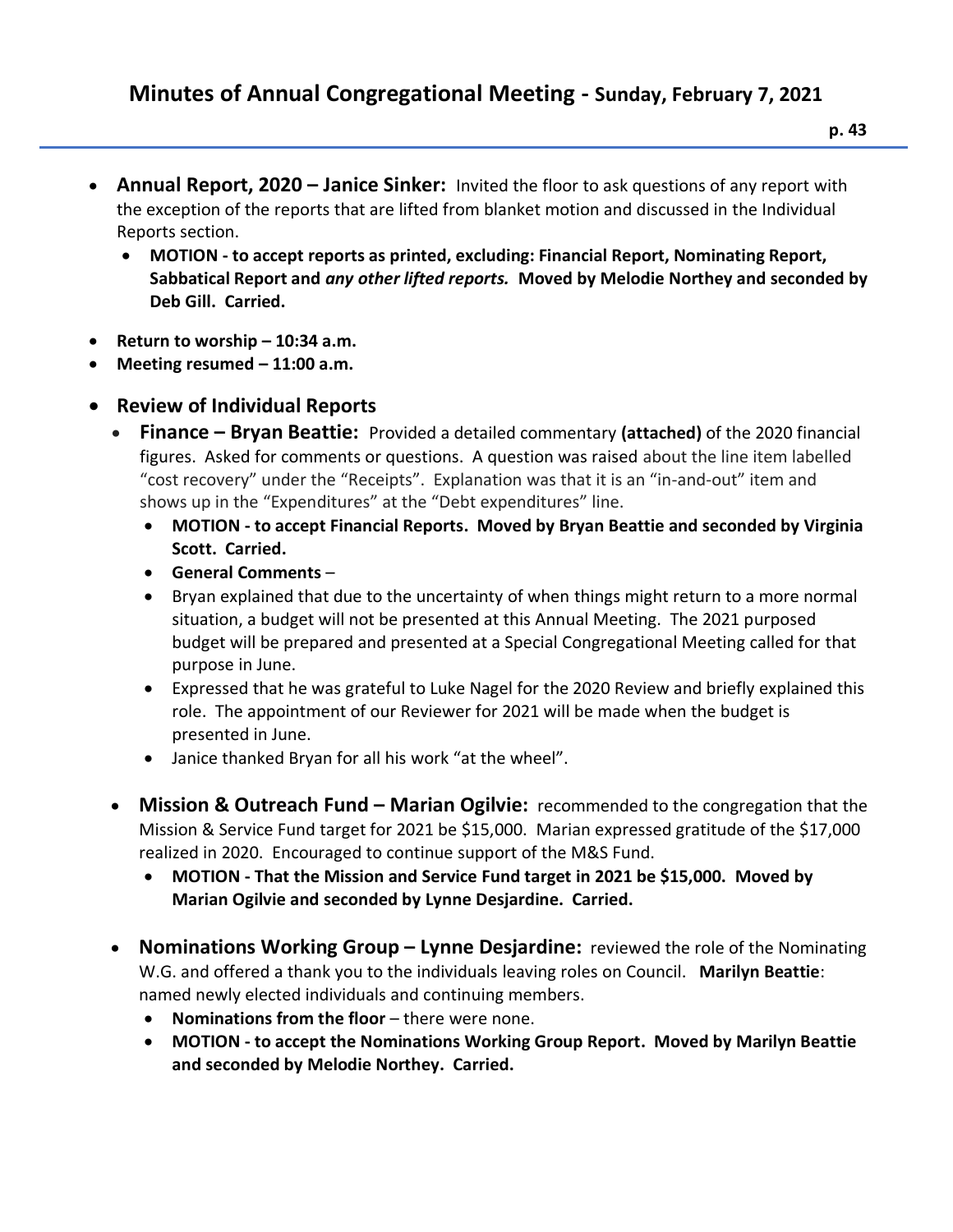## **Minutes of Annual Congregational Meeting - Sunday, February 7, 2021**

## **Nominations Working Group – Lynne Desjardine (cont'd):**

- **Bob Illman:** asked to clarify if Charles would resign as Chair of Ministry & Personnel. Explanation was given that Charles could not resign until he was officially elected as Council Chair.
- **Bob Illman:** asked that the report be amended to show that Lois Gill and Lynne Desjardine are co-chairs of the newly formed team of "Fellowship and Outreach" in the column "Continuing in Office" for 2021.
- **MOTION – to accept the amendment of the "Fellowship and Outreach Team" to the Nomination Working Group report. Moved by Bob Illman and seconded by Rosalind MacDonald. Carried.**
- **Review Acclamations/Election – Janice Sinker:**
	- **Asked for nomination for Council Chair** there were none. Declared Charles MacDonald as Chair of Council
	- **Asked for nomination for Council Minute Secretary** there were none. Declared Mary McFadden as Minute Secretary will be for 2021
	- **Asked for nomination for Accessibility Chair** there were none. Declared Linda Obermaier as Accessibility Chair
- **Nomination of Trustees – Bob Illman:** Special mention was expressed to Rosalind MacDonald who is leaving the Trustees due to other priorities. Invited anyone who would like to join the Trustees
	- **MOTION - to approve the Trustees for 2021: Bob Illman, Larry Taylor, Norm Harris, Doug Kyle, John Scott, Ron Turner and Glenn Miller. Moved by Bob Illman and seconded by Charles MacDonald. Carried.**
- **Other Reports**:
	- **Sabbatical Working Group – Charles MacDonald:** Reviewed written report by giving a short background of 2019 planning and then highlighted plans for 2020. Asked if any questions. Main difference between the two years is that worship leadership was asked of many Community of Faith members in 2020. For the 2021 plans, services will be conducted by Pulpit Supply. Funds to cover Pulpit Suppy will come from the United Church's Restorative Care Plan. Asked for any other questions of any other reports. Questions as to the combined team of Fellowship and Outreach amalgamation. Working groups will now be under the new name.
		- **MOTION – that the Sabbatical Working Group report be approved.**
	- Janice Sinker asked if there were any other reports lifted from blanket motion above
		- **MOTION - to approve these reports. Moved by Virginia seconded Carey Eddy. Carried.**